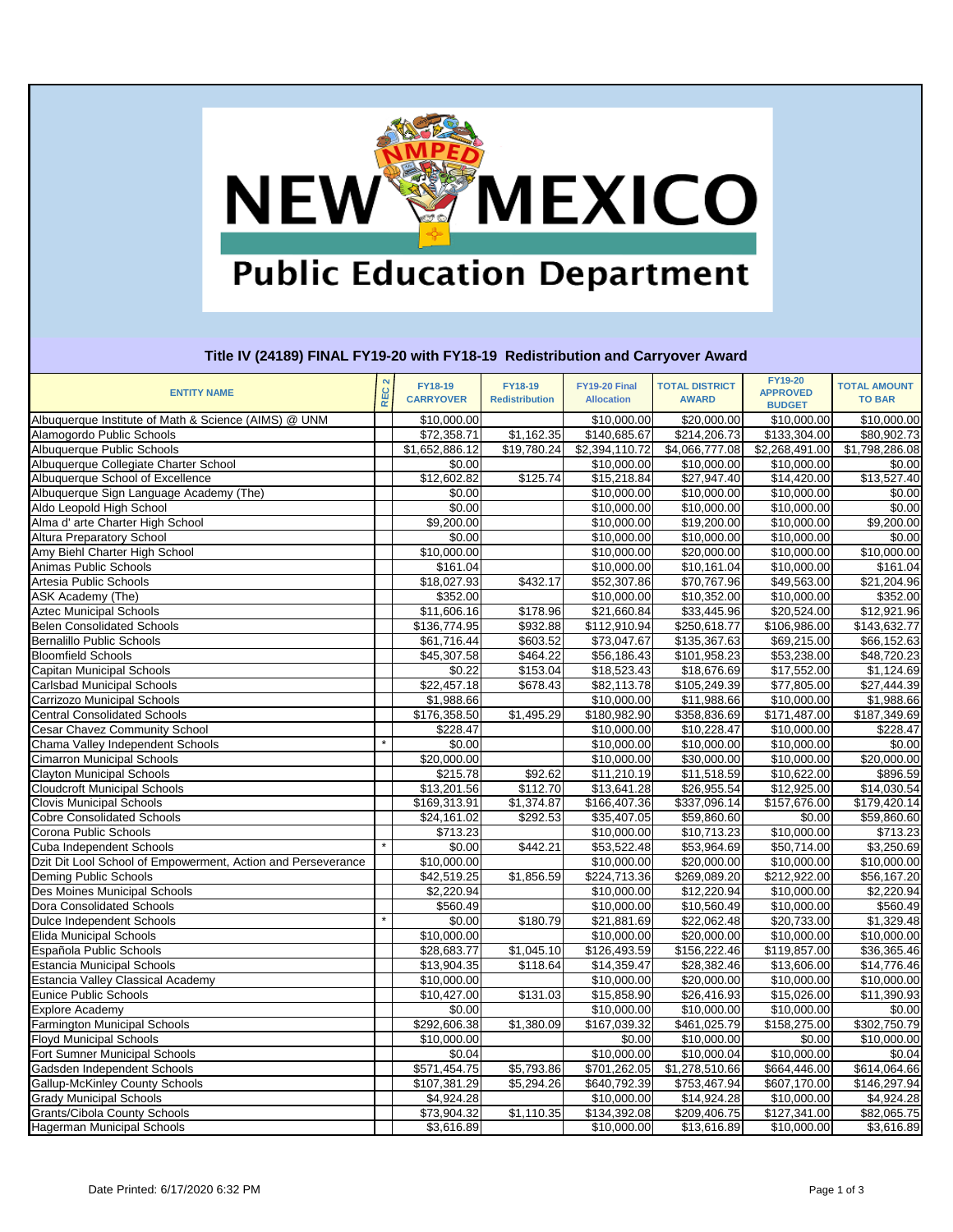# NEWWWEXICO **Public Education Department**

### **Title IV (24189) FINAL FY19-20 with FY18-19 Redistribution and Carryover Award**

| <b>ENTITY NAME</b>                                   | EC <sub>2</sub><br>$\bar{\alpha}$ | <b>FY18-19</b><br><b>CARRYOVER</b> | <b>FY18-19</b><br><b>Redistribution</b> | <b>FY19-20 Final</b><br><b>Allocation</b> | <b>TOTAL DISTRICT</b><br><b>AWARD</b> | <b>FY19-20</b><br><b>APPROVED</b><br><b>BUDGET</b> | <b>TOTAL AMOUNT</b><br><b>TO BAR</b> |
|------------------------------------------------------|-----------------------------------|------------------------------------|-----------------------------------------|-------------------------------------------|---------------------------------------|----------------------------------------------------|--------------------------------------|
| <b>Hatch Valley Public Schools</b>                   |                                   | \$6,016.40                         | \$489.79                                | \$59,282.37                               | \$65,788.56                           | \$56,172.00                                        | \$9,616.56                           |
| <b>Hobbs Municipal Schools</b>                       |                                   | \$115,583.20                       | \$1,746.55                              | \$211,394.01                              | \$328,723.76                          | \$200,302.00                                       | \$128,421.76                         |
| Hondo Valley Public Schools                          |                                   | \$7,290.25                         |                                         | \$10,000.00                               | \$17,290.25                           | \$10,000.00                                        | $\overline{$}7,290.25$               |
| Horizon Academy West                                 |                                   | \$0.09                             | \$90.15                                 | \$10,910.85                               | \$11,001.09                           | \$10,339.00                                        | \$662.09                             |
| Hózhó Academy                                        |                                   | \$0.00                             |                                         | \$10,000.00                               | \$10,000.00                           | \$10,000.00                                        | \$0.00                               |
| J. Paul Taylor Academy                               |                                   | \$26.13                            |                                         | \$10,000.00                               | \$10,026.13                           | \$10,000.00                                        | \$26.13                              |
| Jemez Mountain Public Schools                        |                                   | \$0.00                             | \$111.58                                | \$13,504.62                               | \$13,616.20                           | \$12,796.00                                        | \$820.20                             |
| Jemez Valley Public Schools                          |                                   | \$0.00                             | \$95.80                                 | \$11,594.81                               | \$11,690.61                           | \$10,986.00                                        | \$704.61                             |
| La Academia Dolores Huerta                           |                                   | \$0.00                             |                                         | \$10,000.00                               | \$10,000.00                           | \$10,000.00                                        | \$0.00                               |
| Albuquerque Bilingual Academy                        |                                   | \$2,651.58                         | \$113.62                                | \$13,751.77                               | \$16,516.97                           | \$13,030.00                                        | \$3,486.97                           |
| La Tierra Montessori School of the Arts and Sciences |                                   | \$163.09                           |                                         | \$10,000.00                               | \$10,163.09                           | \$10,000.00                                        | \$163.09                             |
| Lake Arthur Municipal Schools                        |                                   | \$0.00                             |                                         | \$10,000.00                               | \$10,000.00                           | \$10,000.00                                        | \$0.00                               |
| Las Cruces Public Schools                            |                                   | \$92,632.31                        | \$5,216.21                              | \$631,345.73                              | \$729,194.25                          | \$598,218.00                                       | \$130,976.25                         |
| Las Montañas Charter School                          |                                   | \$9,209.57                         |                                         | \$10,000.00                               | \$19,209.57                           | \$10,000.00                                        | \$9,209.57                           |
| Las Vegas City Public Schools                        |                                   | \$41,116.27                        | \$364.74                                | \$44,145.86                               | \$85,626.87                           | \$41,829.00                                        | \$43,797.87                          |
| Logan Municipal Schools                              |                                   | \$8,365.11                         |                                         | \$10,000.00                               | \$18,365.11                           | \$10,000.00                                        | \$8,365.11                           |
| Lordsburg Municipal Schools                          |                                   | \$16,138.95                        | \$153.90                                | \$18,627.47                               | \$34,920.32                           | \$17,650.00                                        | \$17,270.32                          |
| Los Alamos Public Schools                            |                                   | \$10,000.00                        |                                         | \$10,000.00                               | \$20,000.00                           | \$10,000.00                                        | \$10,000.00                          |
| Los Lunas Public Schools                             |                                   | \$44,134.76                        | \$1,182.73                              | \$143,152.22                              | \$188,469.71                          | \$135,641.00                                       | \$52,828.71                          |
| Loving Municipal Schools                             |                                   | \$10,000.00                        |                                         | \$10,000.00                               | \$20,000.00                           | \$10,000.00                                        | \$10,000.00                          |
| Lovington Municipal Schools                          |                                   | \$29,737.08                        | \$456.95                                | \$55,306.70                               | \$85,500.73                           | \$52,404.00                                        | \$33,096.73                          |
| Magdalena Municipal Schools                          |                                   | \$24,052.66                        | \$174.48                                | \$21,118.68                               | \$45,345.82                           | \$20,011.00                                        | \$25,334.82                          |
| <b>Maxwell Municipal Schools</b>                     |                                   | \$16.64                            |                                         | \$10,000.00                               | \$10,016.64                           | \$10,000.00                                        | \$16.64                              |
| McCurdy Charter School                               |                                   | \$13,146.88                        | \$111.84                                | \$13,536.48                               | \$26,795.20                           | \$12,826.00                                        | \$13,969.20                          |
| Media Arts Collaborative Charter School              |                                   | \$0.00                             |                                         | \$10,000.00                               | \$10,000.00                           | \$10,000.00                                        | \$0.00                               |
| <b>Melrose Municipal Schools</b>                     |                                   | \$4,199.32                         |                                         | \$10,000.00                               | \$14,199.32                           | \$10,000.00                                        | \$4,199.32                           |
| Mesa Vista Consolidated Schools                      |                                   | \$0.00                             |                                         | \$10,000.00                               | \$10,000.00                           | \$10,000.00                                        | \$0.00                               |
| Mission Achievement and Success Charter School       |                                   | \$0.45                             | \$322.95                                | \$39,088.81                               | \$39,412.21                           | \$37,038.00                                        | \$2,374.21                           |
| Monte del Sol Charter School                         |                                   | \$5,337.20                         |                                         | \$10,000.00                               | $\overline{$}15,337.20$               | \$10,000.00                                        | \$5,337.20                           |
| Montessori Elementary School (The)                   |                                   | \$10,000.00                        |                                         | \$10,000.00                               | \$20,000.00                           | \$10,000.00                                        | \$10,000.00                          |
| Mora Independent Schools                             |                                   | $\overline{$10,000.00}$            |                                         | \$10,000.00                               | \$20,000.00                           | \$10,000.00                                        | \$10,000.00                          |
| Moriarty-Edgewood School District                    |                                   | \$20,492.23                        | \$407.82                                | \$49,360.27                               | \$70,260.32                           | \$46,770.00                                        | \$23,490.32                          |
| Mountainair Public Schools                           |                                   | \$11,036.94                        | \$93.38                                 | \$11,302.16                               | \$22,432.48                           | \$10,709.00                                        | \$11,723.48                          |
| New America School of Las Cruces                     |                                   | \$10,000.00                        |                                         | \$10,000.00                               | \$20,000.00                           | \$10,000.00                                        | \$10,000.00                          |
| <b>New Mexico Connections Academy</b>                |                                   | \$0.00                             | \$237.78                                | \$28,779.74                               | \$29,017.52                           | \$27,270.00                                        | \$1,747.52                           |
| New Mexico School for the Arts                       |                                   | \$0.00                             |                                         | \$10,000.00                               | \$10,000.00                           | \$10,000.00                                        | \$0.00                               |
| North Valley Academy                                 |                                   | \$0.04                             | \$107.31                                | \$12,988.49                               | \$13,095.84                           | \$12,307.00                                        | \$788.84                             |
| Pecos Independent School District                    |                                   | \$11,494.56                        | \$116.82                                | \$14,139.91                               | \$25,751.29                           | \$13,398.00                                        | \$12,353.29                          |
| Peñasco Independent Schools                          |                                   | \$9,801.31                         | \$120.00                                | \$14,524.38                               | \$24,445.69                           | \$13,763.00                                        | \$10,682.69                          |
| Pojoaque Valley Public Schools                       |                                   | \$6,747.13                         | \$236.25                                | \$28,594.54                               | \$35,577.92                           | \$27,094.00                                        | \$8,483.92                           |
| <b>Portales Municipal Schools</b>                    |                                   | \$11,011.03                        | \$600.34                                | \$72,662.09                               | \$84,273.46                           | \$68,850.00                                        | \$15,423.46                          |
| Quemado Independent Schools                          |                                   | \$0.00                             | \$96.52                                 | \$11,682.41                               | \$11,778.93                           | \$11,069.00                                        | \$709.93                             |
| Questa Independent Schools                           |                                   | \$12,479.56                        | \$97.12                                 | \$11,754.37                               | \$24,331.05                           | \$11,138.00                                        | \$13,193.05                          |
| Raton Public Schools                                 |                                   | \$49.13                            | \$199.51                                | \$24,148.25                               | \$24,396.89                           | \$22,881.00                                        | \$1,515.89                           |
| Red River Valley Charter School                      |                                   | \$3,659.02                         |                                         | \$10,000.00                               | \$13,659.02                           | \$10,000.00                                        | \$3,659.02                           |
| REC <sub>2</sub>                                     |                                   | \$61,449.77                        |                                         | \$0.00                                    | \$61,449.77                           | \$0.00                                             | \$61,449.77                          |
| Reserve Independent Schools                          |                                   | \$10,000.00                        |                                         | \$10,000.00                               | \$20,000.00                           | \$10,000.00                                        | \$10,000.00                          |
| Rio Rancho Public Schools                            |                                   | \$121,195.19                       | \$1,424.63                              | \$172,431.21                              | \$295,051.03                          | \$163,384.00                                       | \$131,667.03                         |
| Roots and Wings Community School                     |                                   | \$4,284.23                         |                                         | \$10,000.00                               | \$14,284.23                           | \$10,000.00                                        | \$4,284.23                           |